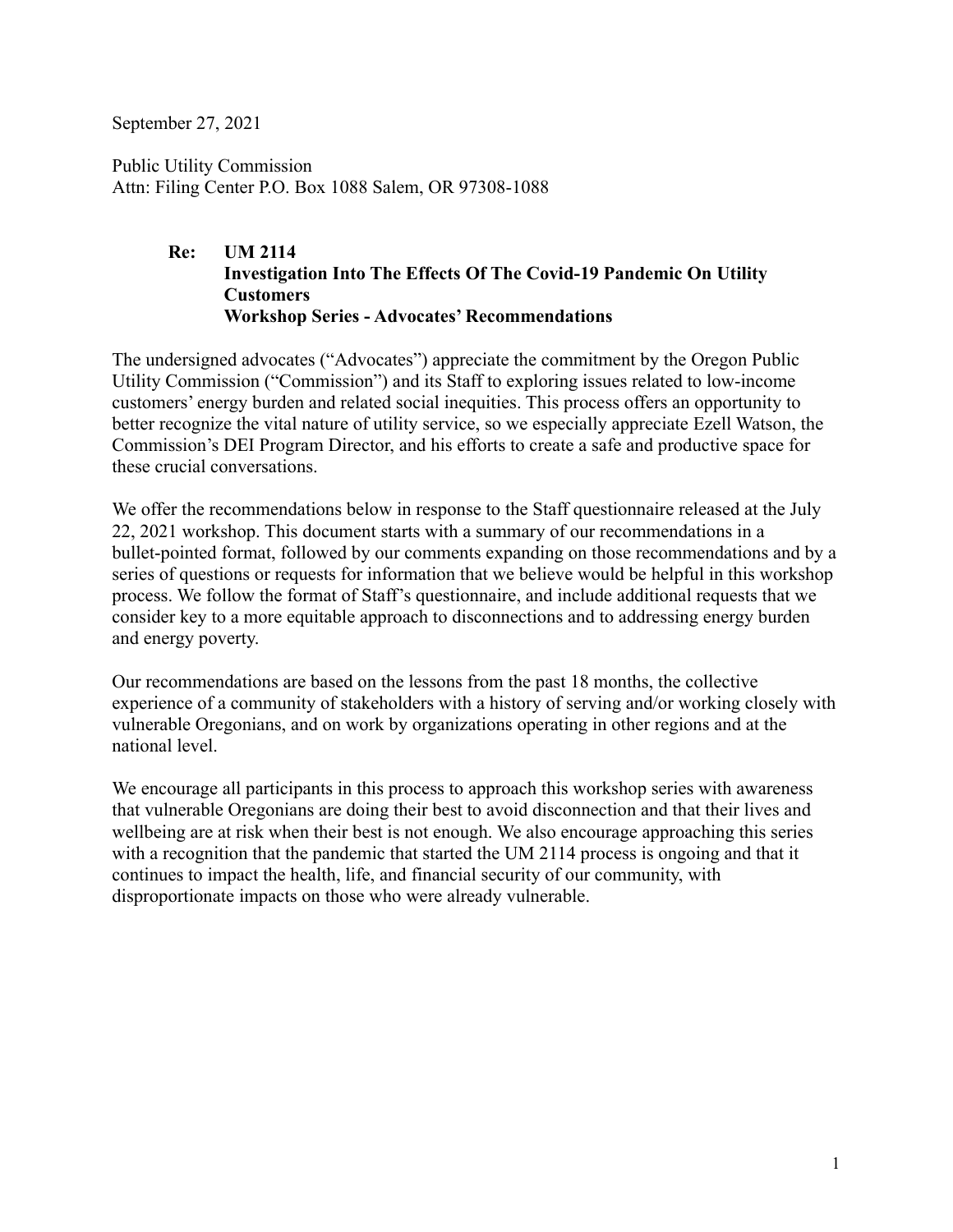## **SUMMARY OF RECOMMENDATIONS**

## **I. INTERVENOR FUNDING**

● (PUC) Make funding available for organizations representing the interests of environmental justice and low-income customers and participating in UM 2114 as soon as possible.

## **II. IMPROVEMENTS TO THE DISCONNECTION PROCESS**

#### **A. Communications around disconnection should be trauma informed**

- (Utilities) Train customer service representatives (CSRs) on deescalation and trauma informed approaches as well as on implicit bias.
	- Implement evaluations to assess trainings' success.
- (Utilities) Evaluate communication strategies with customers at risk of disconnection through a trauma-informed approach.
- (Utilities) Periodically review communication strategies around disconnection with Community Action Agencies and culturally-specific community-based organizations.
	- Report on how utility is incorporating feedback.

#### **B. Avoiding disconnection should not be intimidating or unduly time consuming**

#### *1. Information about resources and programs should be easily accessible and clear*

- (Utilities) Continue to provide information on assistance programs and how to apply.
	- CSRs continue to direct customers with arrears to local CAA.
	- Include CAA materials about the energy assistance process along with arrears/disconnection notices.
- (Utilities/CAA agencies) Continue to work in partnership with community-based organizations with direct and trust-based relationships with vulnerable and historically underserved communities.
- (Utilities) Clearly communicate all options available to customers.
	- Recognize that communications that highlight match programs, where other programs are available, discourage customers without the ability to match.
- (Utilities) Develop clearer communication materials about the disconnection process with plain language and that are translated to all relevant languages.
- (Utilities) Periodically review disconnection materials, focused on clarity and accessibility, with Community Action Agencies (CAAs) and culturally-specific community-based organizations.
	- Report on how utility is incorporating feedback.
- *2. Families applying for energy assistance should be protected from disconnection*
- (PUC/Utilities) Maintain 60-day protection for people who self-certify that they are working to obtain energy assistance.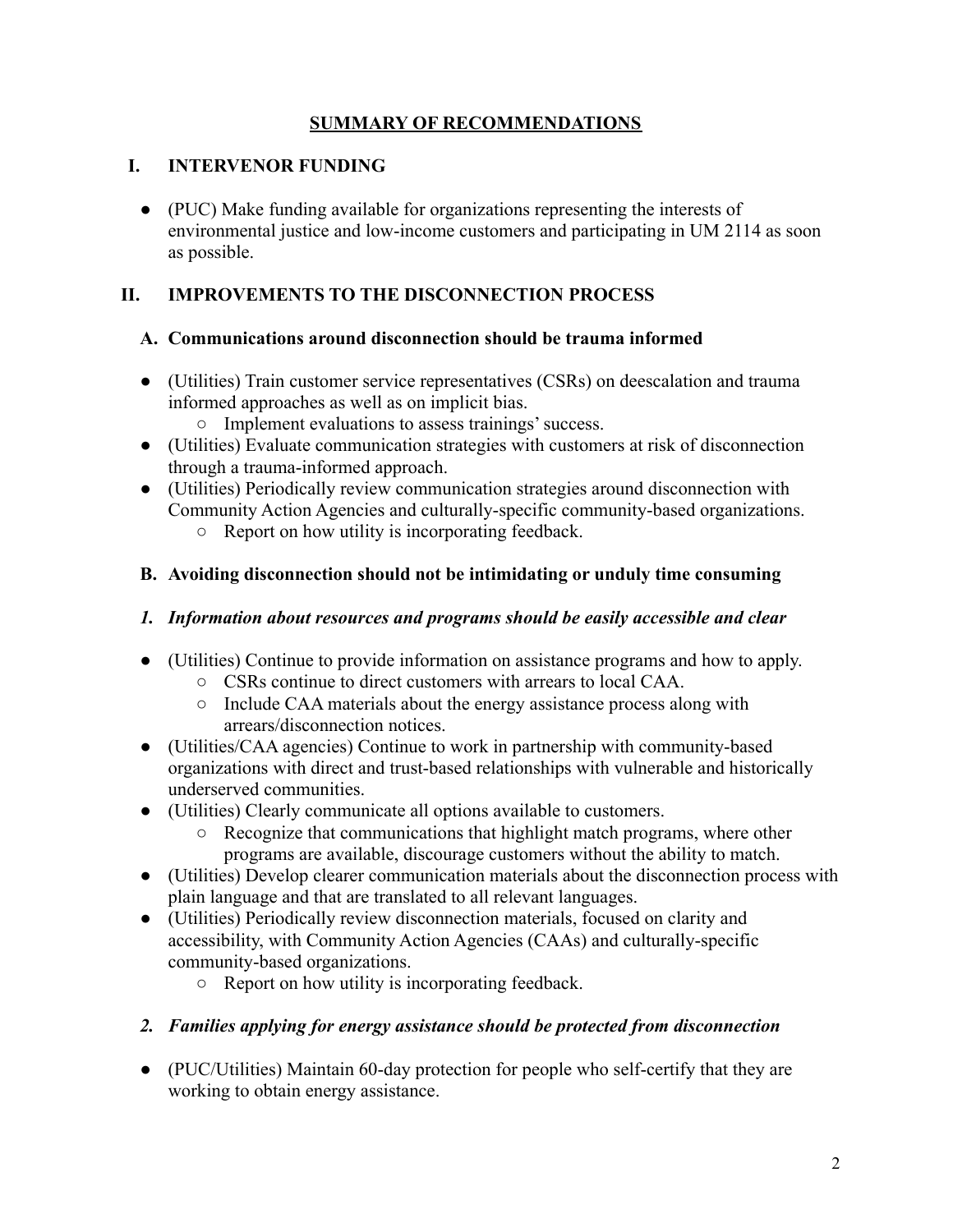## *3. The process to obtain energy assistance must be simplified wherever possible*

- (PUC/OHCS/Utilities/Stakeholders) Ensure that energy assistance agencies are appropriately resourced, recognizing community-specific needs.
- (OHCS/Utilities/CAAs/Stakeholders) Simplify energy assistance program requirements where possible.
	- Identify and address OEAP requirements that can be permanently relaxed without the burden of future resolution or completion.
	- Identify and address customer-funded, utility-administered program requirements that can be permanently relaxed without the burden of future resolution or completion.
	- Ensure that neither OEAP nor utility-administered program guidelines impose requirements that will disparately impact a particular group of customers (i.e. customers that cannot obtain social security numbers).
- (Utilities/CAAs) Establish robust referral systems where workable.
	- PGE's current model that refers disconnected people to energy assistance (in parts of its service territory where it is workable), along with reconnection assistance grants and a payment plan, can serve as a good model for other utilities.
- (PUC/Utilities/CAAs/OHCS) Each organization should use its discretion to simplify and demystify the energy assistance process.
- (PUC/Utilities/CAAs/OHCS/Stakeholders) Advocate to make sure that those in need of energy assistance are not further penalized through cumbersome, time consuming, and overwhelming processes.

## *4. Disconnection practices must account for customers' vulnerability*

- (PUC/Utilities) Recognize in rules and practices around disconnections that some customers are more vulnerable to disconnection and will be impacted more severely by it.
	- Consider higher disconnection arrearage minimums for customers who rely on utility services as the primary source of heating or cooling during periods of seasonal protection.
	- $\circ$  Recognize increased vulnerability by treating differently in the disconnection process those households with elderly residents, young children, or other conditions of vulnerability to disconnection.
	- Potential changes include greater timelines, arrearage minimums for disconnection, notice and contact requirements, etc. for vulnerable communities.
- (PUC/Utilities) In setting disconnection/arrears/severe weather rules and practices, look expansively at vulnerable populations.
	- Consider the "Functional and Access Needs/At-Risk Populations" concept when defining vulnerable communities; that includes youth and the elderly, economically disadvantaged groups, groups with limited English proficiency, low literacy skills, and hearing/visual difficulties, people with medical conditions or who experience disability, and isolated groups.
	- Look beyond energy assistance eligibility in determining who is low-income.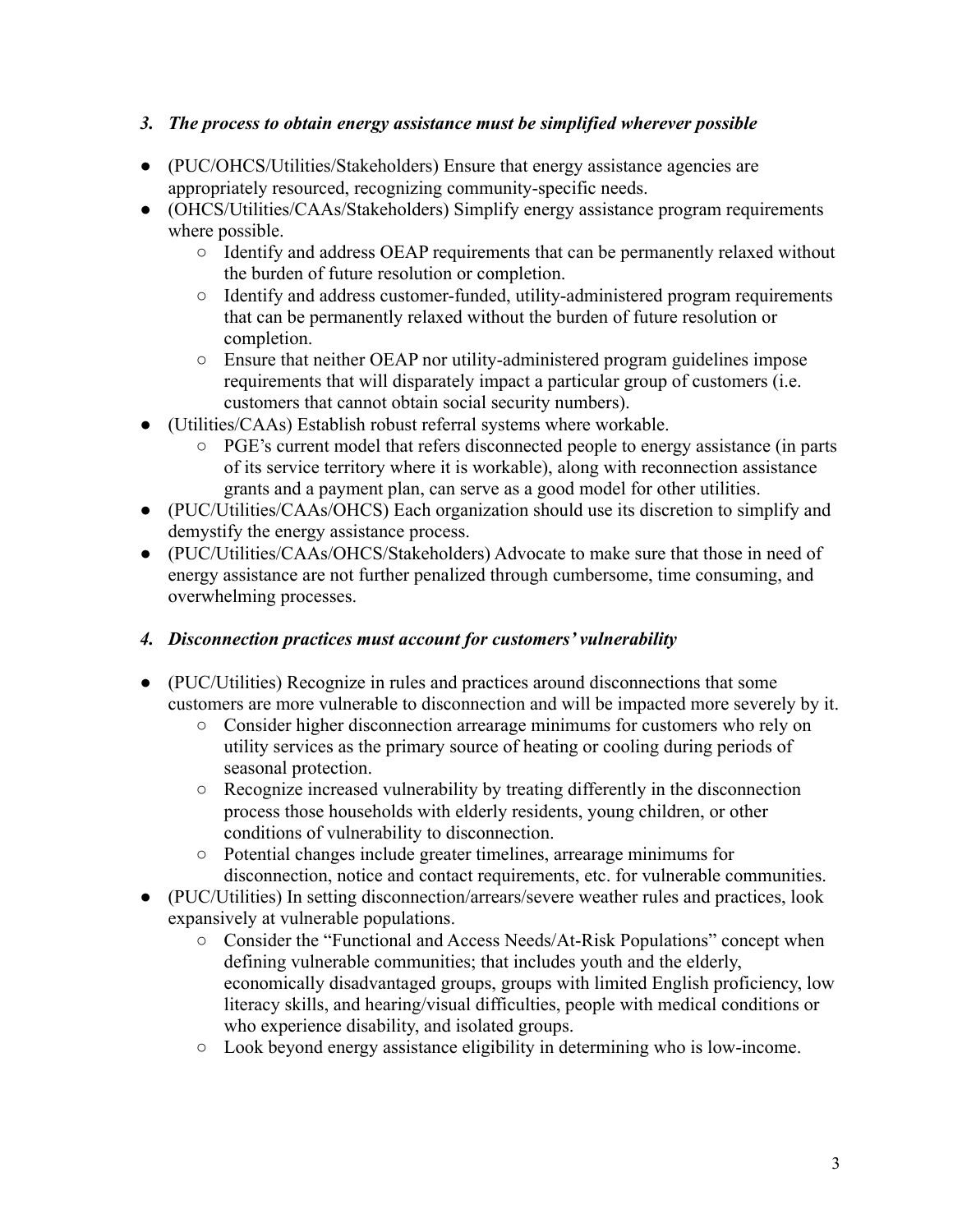## *5. The Commission should maintain many of the customer protections that it adopted as a result of COVID-19*

- (PUC/Utilities) Permanently eliminate late-payment, disconnection, and reconnection fees, deposit requirements associated with late or no-payment, arrears, or credit related issues, and reporting to credit agencies.
- (PUC) Permanently adopt extended notice requirements in COVID-19 stipulation, as well as limited disconnection windows to facilitate same-day reconnection, and the limitation on the use of third-parties for collections.
- (PUC) The option for initial self-certification for customers with medical certificates should be permanently extended.
	- Utilities should work with health systems to find methods to identify people eligible for medical certificates while reducing the burden on someone experiencing health issues. This is an issue that has come up explicitly in the emergency management context.
- These changes should be in place for all customers or at least for customers on medical certificates, households with children or elderly inhabitants, as well as for low-income and energy burdened customers, and for other vulnerable customers.

## **III. BEST PRACTICES FOR ARREARS MANAGEMENT AND FOR THE REDUCTION OF ENERGY BURDEN AND ENERGY POVERTY**

- (PUC/Staff/Utilities/Stakeholders) Recognize the limitations of energy burden as the sole measure that drives our efforts and begin to work on identifying energy poverty.
- (PUC/Utilities/Stakeholders) Adopt consistent, permanent and structural programs to address energy burden and energy poverty.

## **A. We need ongoing arrears management programs that serve customers consistently at risk of disconnection**

● (PUC/Utilities) Utilities that have not yet done so should adopt permanent arrears management programs for vulnerable customers.

#### **B. We must leverage existing programs and prioritize communities at risk for disconnection**

- (PUC/Utilities/Stakeholders) Consider how existing programs can help reduce vulnerable communities' risk for disconnection.
	- Recognize that the expectation that the poorest in our community pay to participate in those programs is a barrier to program participation.
	- Equitable participation by impacted communities should be centered in the design of utility customer programs.
- (PUC/Utilities/Stakeholders/ETO) No-cost subscriptions to community solar should be considered for low-income customers.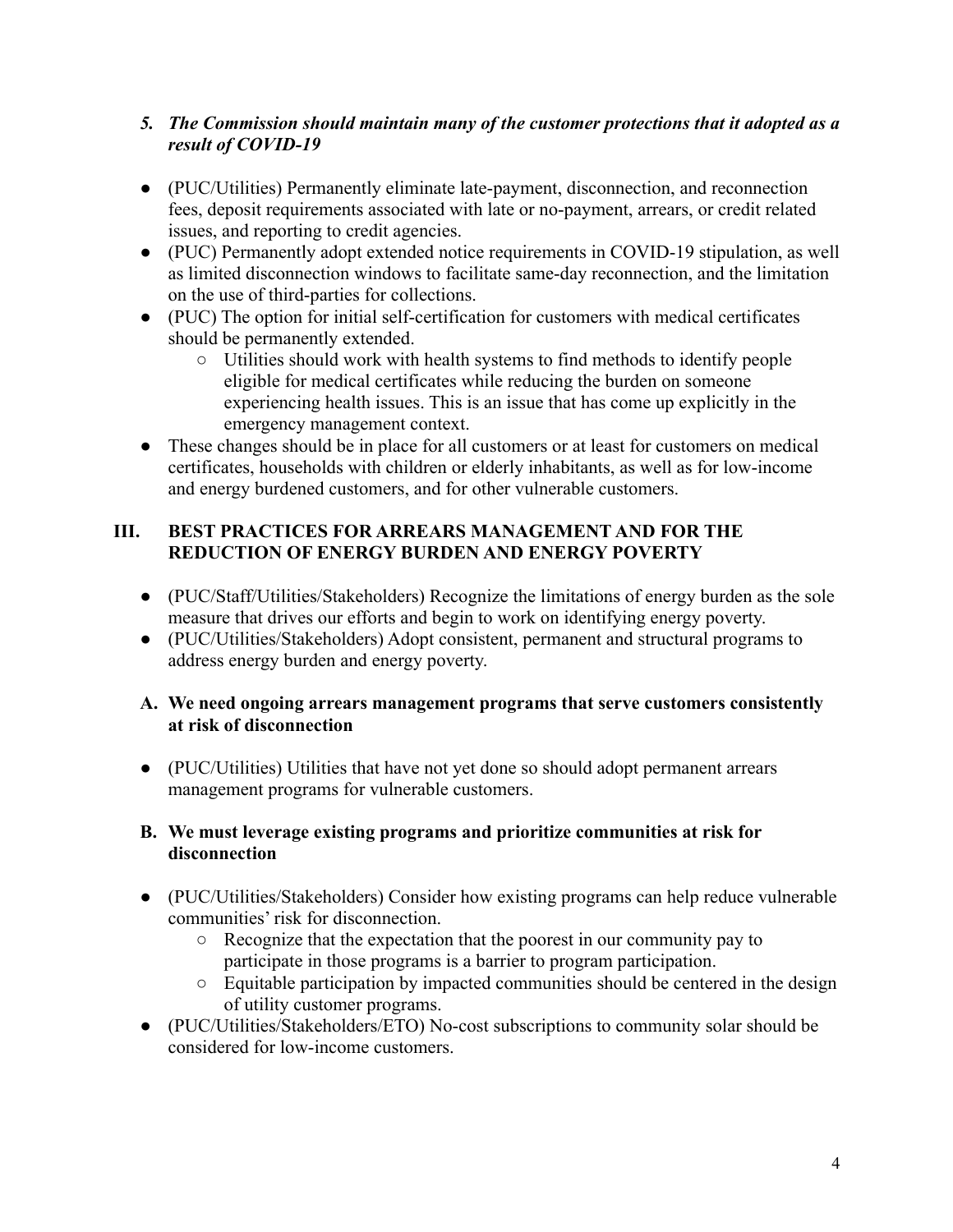- (PUC/Utilities/Stakeholders/ETO) Energy burden, energy poverty, and other household characteristics should be used to identify and implement energy efficiency and distributed generation programs.
- (PUC/Utilities) People with arrears should not be precluded from participating in, and enjoying the benefits of, programs that can reduce energy burden and energy poverty.
- (PUC/Utilities/ETO/Stakeholders/Weatherization programs) Continue to improve Oregon's approach to delivering energy efficiency by nimbly incorporating lessons and best practices from energy efficiency programs that are helping reduce the risk of disconnection elsewhere.
- (PUC/Utilities/ETO) Recognize that imposing cost-effectiveness tests on low-income energy efficiency measures limits the ability of those programs to be equitable.
- **C. We should collaboratively develop the additional tools that HB 2475 enables**
- (PUC/Utilities/Stakeholders) Collaboratively work on HB 2475-enabled approaches to reduce energy burden for customers that sign up.
	- Co-create HB 2475-enabled tools with stakeholders with expertise on the experiences and needs of energy-burdened communities.
	- Recognize that HB 2475 does not eliminate the need for more equitable disconnection practices, alternatives to disconnection, permanent arrears management solutions, and other recommendations in this document.

## **IV. ALTERNATIVES TO DISCONNECTION FOR NON-PAYMENT**

● (PUC/Utilities) Conduct a study on the financial and human costs of disconnections.

#### **A. Vulnerable communities should be protected from disconnection in recognition of the disproportionate impacts of disconnection on those communities**

- (PUC/Utilities) Implement an equitable approach that recognizes that some communities are both more vulnerable to disconnection and to the impacts of disconnection
	- Examples: customers who rely on utility service as the primary source of heating or cooling during periods should be protected from disconnection at least during the season when they need heating or cooling the most; socially vulnerable groups should be protected from disconnection at least seasonally;
	- Those groups should at least include people with medical certificates, households with young and elderly people, low-income and energy burdened households, and other vulnerable groups.
	- Utilities should implement surveys to screen for socially vulnerable individuals and the process to establish one's eligibility should be simple.
		- Utilities should partner with trusted community-based organizations to ensure that this effort is far reaching.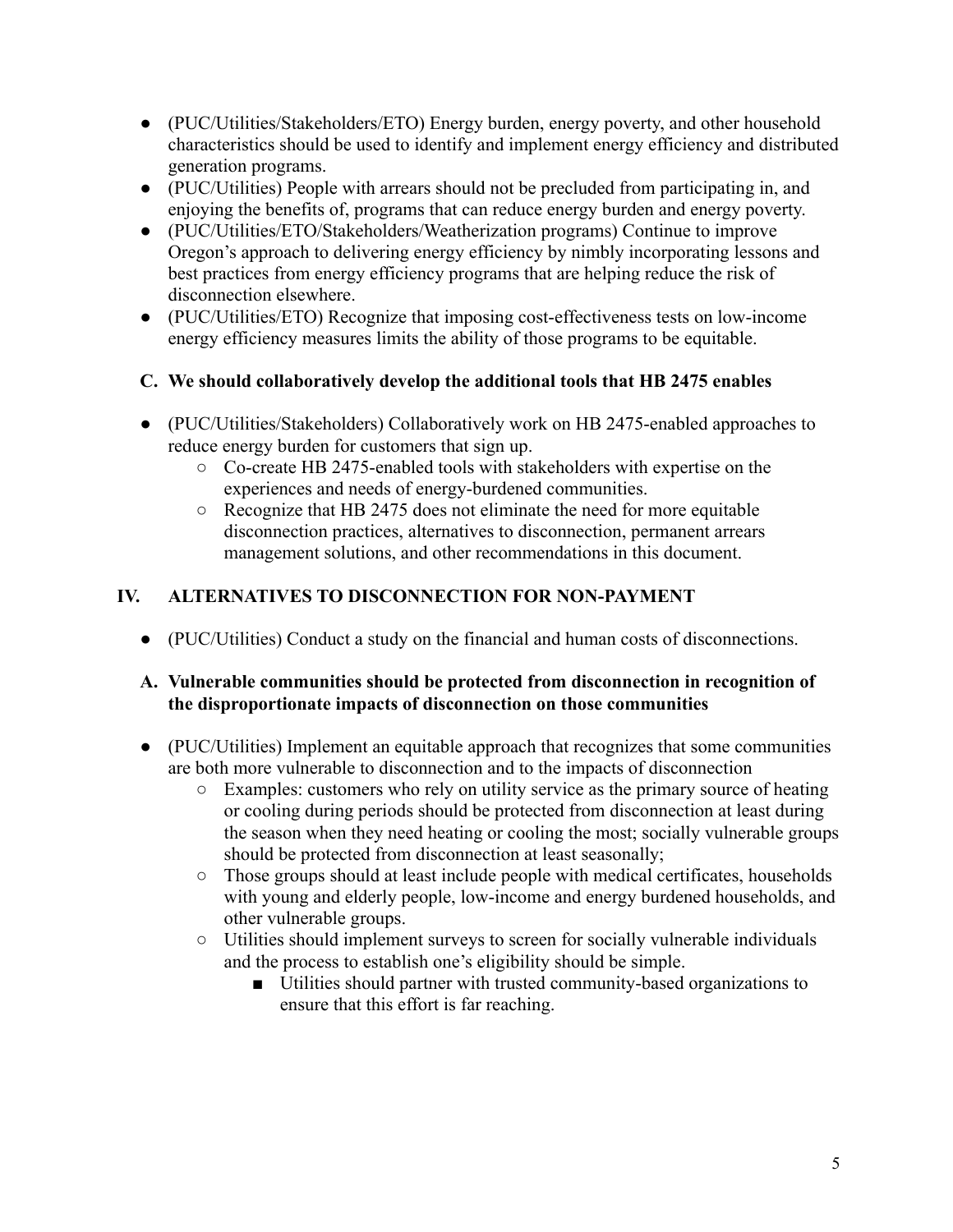#### **B. Other stakeholder ideas should be explored**

● We would like to better understand the idea we heard from other stakeholders about ensuring that everyone has a base level of access to energy utility service regardless of ability to pay. As we understand it, this approach would make sure that people who are "disconnected" would still have a base level of service per period.

## **V. ADDITIONAL REQUESTS**

## **A. The severe weather moratorium must evolve into a health-based approach**

- (PUC/Utilities) Adopt a detrimental-health-impacts moratorium approach.
	- Permanently incorporate air quality and wildfire impacts as conditions that trigger a moratorium.
	- The moratorium should begin when a severe heat or winter weather event watch and warning is forecasted or expected (i.e. when a watch is declared *or* when high or low enough temperatures reasonably expected to trigger a watch are in the forecast), and when AQI higher than 100 is forecasted.
	- People disconnected prior to a severe weather event should be reconnected, at least temporarily, and regardless of payment.
- (Utilities) Outreach to disconnected people or share that information of who is disconnected with local fire and emergency management.

## **B. We need continued visibility into data around disconnections and action when that data highlights inequitable impacts**

- (PUC/Utilities) In addition to the reporting requirements under the COVID-19 stipulation, report periodically and promptly on utility disconnection rates, payment plan/deferred payment arrangement activity, and other relevant billing and collection data. That data should be tracked by zip code and overlaid with census tract data.
- (PUC/Utilities) Investigate and remedy situations when data points to disconnections disproportionately impacting vulnerable communities.

## **C. We must explore how to address the inequitable vulnerability to and impacts from disconnections for undocummented Oregonians**

● (PUC/Utilities/Stakeholders) Start a conversation with utilities, community-based organizations, and other stakeholders focused on how rules and practices can recognize inequitable impacts on undocumented Oregonians.

#### **D. The Commission must convene an advisory committee on low-income customers, energy burden, and related social inequities**

● (PUC) Form standing advisory committee on low-income customers' energy burden and related inequities under Paragraph 28 of the COVID-19 stipulation.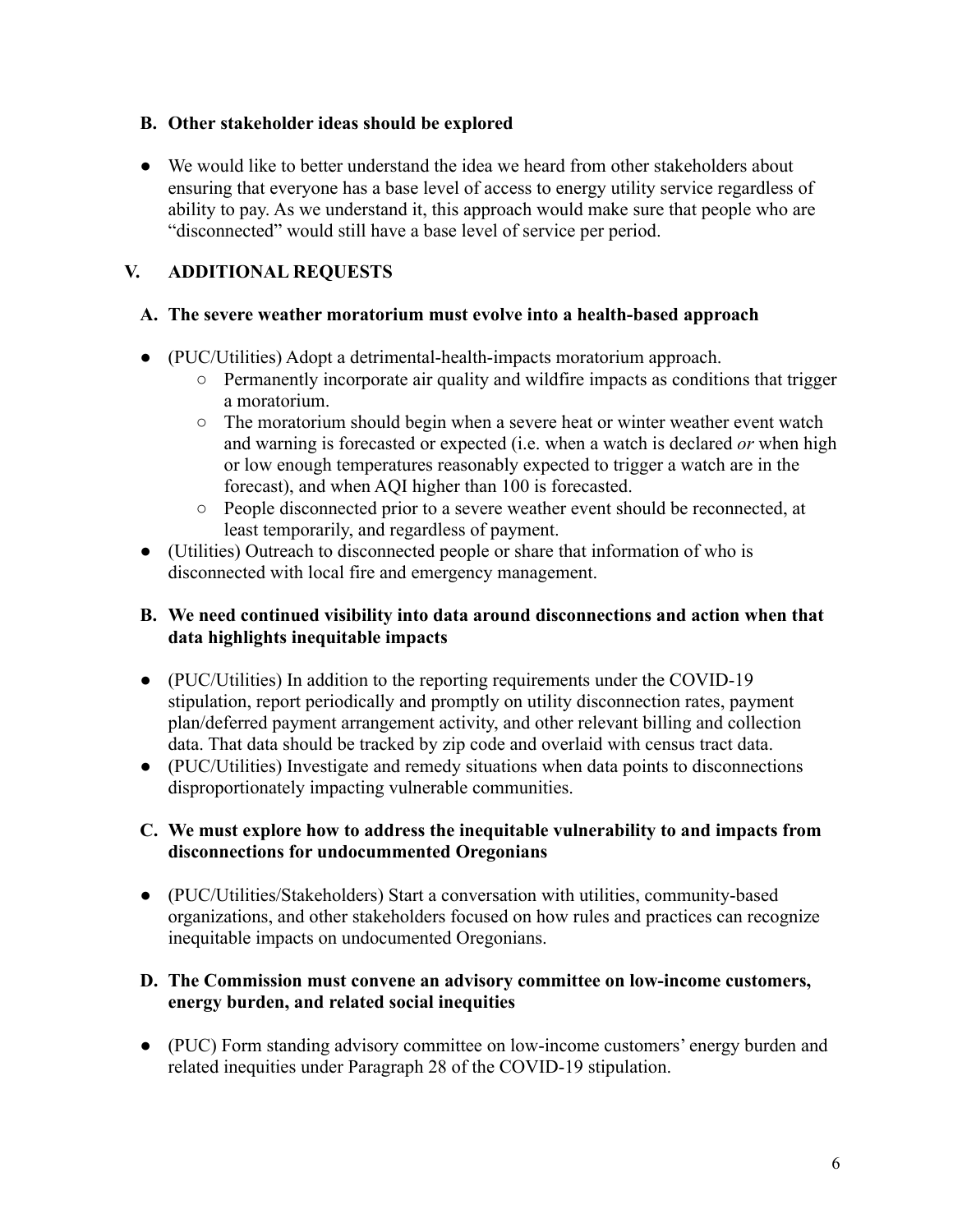## **COMMENTS**

## **I. INTERVENOR FUNDING**

With the passage of HB 2475, it is crucial that the Commission adopts a mechanism to enable environmental justice and low-income customer organizations to receive funding to participate in Commission proceedings. The Commission should recognize the procedural inequities embedded in the regulatory process by making funding available for participation in UM 2114 and in this workshop series that is focused on issues of equity and social justice.

The SB 978 process provides a successful model on how the Commission could fund this work prior to more formal implementation of the HB 2475 intervenor-funding language. We encourage the Commission to follow that model and make funding available for organizations representing the interests of environmental justice and low-income customers and participating in UM 2114 as soon as possible.

## **II. IMPROVEMENTS TO THE DISCONNECTION PROCESS**

We appreciate the openness from utilities, the Commission, and Staff to discussing needed improvements to the disconnection process. Recognizing the vital nature of utility service is central to this process, so is recognizing that the current disconnection rules are not equitable. It is time for the disconnection process to recognize and account for the inequities that place some members of our community at a higher risk of disconnection while often making them also more vulnerable to the impacts of disconnection.

#### **A. Communications around disconnection should be trauma informed**

Community members facing the risk of disconnection are often experiencing concurrent crises while doing their best to avoid disconnection. Given that people more often than not understand their interactions with utilities as one of a "debtor-creditor," interaction with the utility at a time of financial crisis can be scary and overwhelming. Indeed, several of the Advocates work closely with communities in crisis and have heard that sentiment from community members in need of energy assistance. The disconnection process should account for that reality.

We suggest that utilities train customer service representatives (CSRs) on deescalation and trauma informed approaches as well as on implicit bias, and that they implement evaluations to assess if the trainings are successful. We also suggest that utilities evaluate their communication strategies with customers at risk of disconnection through a trauma-informed approach. Finally, we suggest that utilities periodically review their communication strategies around disconnection with CAAs and culturally-specific community-based organizations, and that utilities report to the Commission on how they are incorporating the feedback.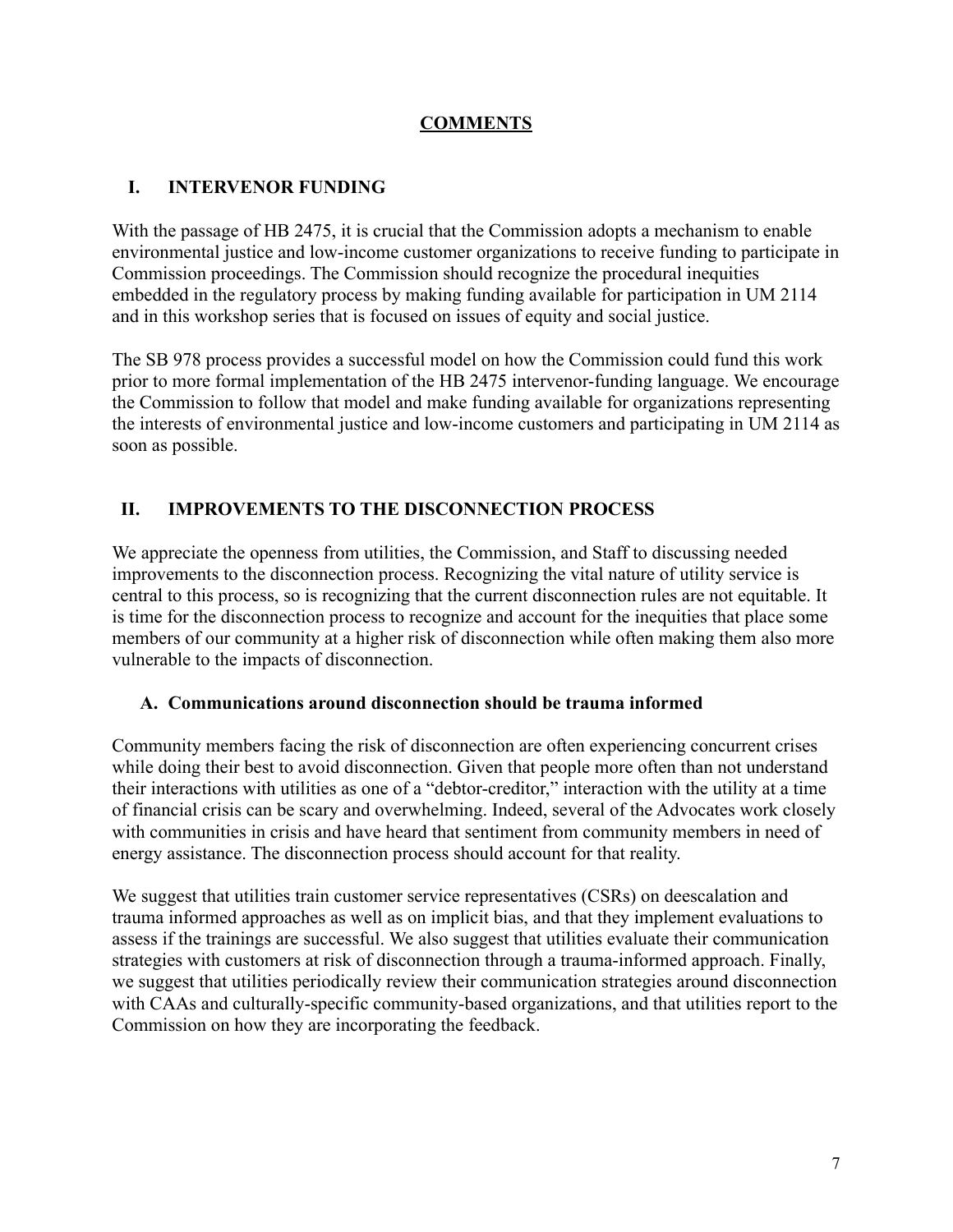#### **B. Avoiding disconnection should not be intimidating or unnecessarily time consuming**

Utilities, agencies, the Commission, Oregon Housing Community Services (OHCS), and other stakeholders should exercise their discretion to address parts of this process that are intimidating or unduly time consuming to someone who may already be experiencing a crisis. We should also collectively advocate for other entities to use their discretion to simplify the process.

#### *1. Information about resources and programs should be easily accessible and clear*

Information is a key tool to helping someone avoid disconnection. Utilities should continue to provide adequate information on what assistance programs are available and how to apply. Utility CSRs should also continue to direct customers with arrears to their local agency and include with utility notices multilingual CAA materials on the energy assistance process. Importantly, utilities and CAAs should continue to work in partnership with community-based organizations that have direct and trust-based relationships with vulnerable and historically underserved communities.

Clear and upfront communication can make a significant difference for a family at risk for disconnection. For example, throughout the AMP discussions,we highlighted the need for utility messaging to deemphasize matches and openly advertise available grants. In the future, we hope to see grant options equally and explicitly advertised to all when those are available. CAAs have also encountered clients that do not have a clear sense of when the disconnection will occur. In our experience, people experiencing concurrent crises often focus on the most immediate crisis. Living with the "is today the day?" stress is disruptive for families. For that reason, we encourage clearer communication materials on the disconnection process, through plain language and graphs, and that are translated in relevant languages where those translations do not currently exist.

#### *2. Families applying for energy assistance should be protected from disconnection*

Prior to the pandemic, it was common practice for utilities to only halt disconnections when a family's energy assistance application was approved. We cannot return to a practice that fails to recognize the experience of a family in crisis and that is working to secure energy assistance, as well as the reality of seeking energy assistance.

The current protection that allows households additional time to navigate the energy assistance process decreases stress and panic for households. It is crucial to keep in place permanently the 60-day protection for people who self-certify that they are working to obtain energy assistance. We strongly believe this protection should be in place permanently. At the very least, it should stay in place through the duration of this proceeding and while the pandemic continues to place vulnerable communities at increased risk for financial insecurity that may threaten their ability to pay their bills.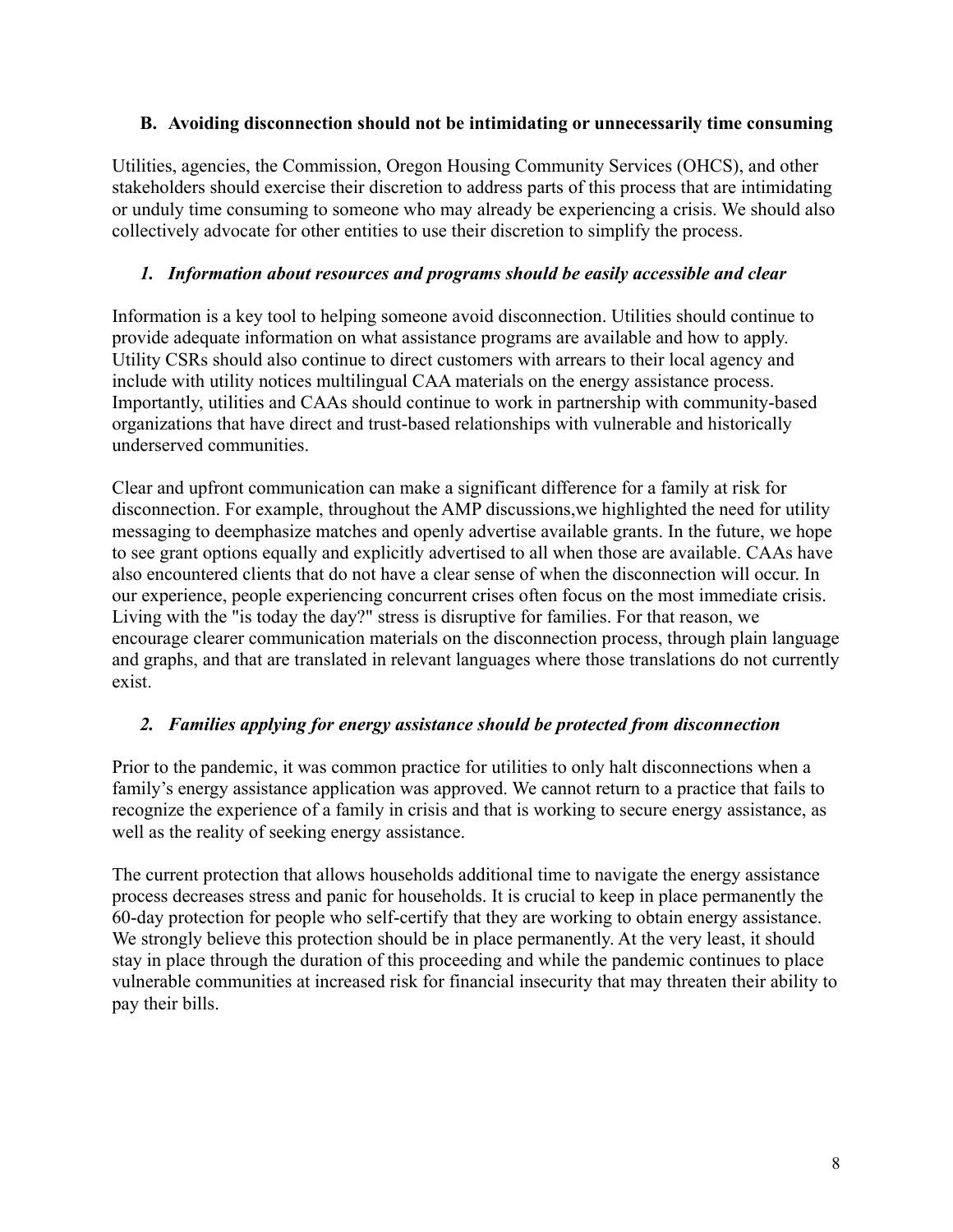#### *3. The process to obtain energy assistance must be simplified wherever possible*

Since avoiding disconnection is both time and resource intensive at a time when the applicant is experiencing a crisis, the process should be simplified.<sup>1</sup> We recognize that some of our recommendations in this subsection require actions outside of the Commission's control or sole control. As a result, this subsection underlines our collective responsibility as a community of entities working to make sure that vulnerable Oregonians do not fall through the cracks. To the extent possible, utilities, CAAs, the PUC, OHCS, and stakeholders must use our discretion to simplify and demystify the energy assistance process. Where our discretion ends, we ought to continue to advocate to make sure that those in need of energy assistance are not further penalized through cumbersome, time consuming, and overwhelming processes.

## a. CAAs need to have the resources to serve their community

We need to ensure that CAAs are sufficiently resourced to serve their community. For example, a CAA that serves rural customers reports that potential clients in rural areas often do not apply because they do not know that assistance is available or how to meet documentation requirements. Sometimes the barrier is lack of internet or a smartphone. We ought to ensure that CAAs have the resources required for equitable access throughout their communities, accounting for variance in specific needs.

## b. Energy assistance guidelines should be simpler where possible

Temporary eligibility guidelines shown to be effective during the pandemic should become permanent to help agencies better serve communities at risk of disconnection. For example, we should apply the learnings from the Energy Assistance Stability Coronavirus Relief (EASCR) to ongoing programs. EASCR showed that relaxed requirements allow CAAs to quickly distribute assistance to those in need. Similarly, the relaxed barriers to enrollment in Oregon Energy Assistance Program (OEAP) led to an easier application process for households and less administrative burden for agencies.

We must identify OEAP requirements that can be permanently relaxed and implement those changes without the burden of future resolution or completion (i.e. if self-declaration is made permanent, follow up to obtain documentation at a later date should not be necessary). A similar assessment should take place for customer-funded, utility-administered programs. Guidelines should be periodically reviewed to ensure that no specific population is disproportionately burdened (i.e. greater requirements for undocumented immigrants).

<sup>1</sup> See e.g. Lowrey, Annie, The Atlantic, *The Time Tax: Why is so much American bureaucracy left to average citizens?* (Jul. 27, 2021),

<https://www.theatlantic.com/politics/archive/2021/07/how-government-learned-waste-your-time-tax/619568/>.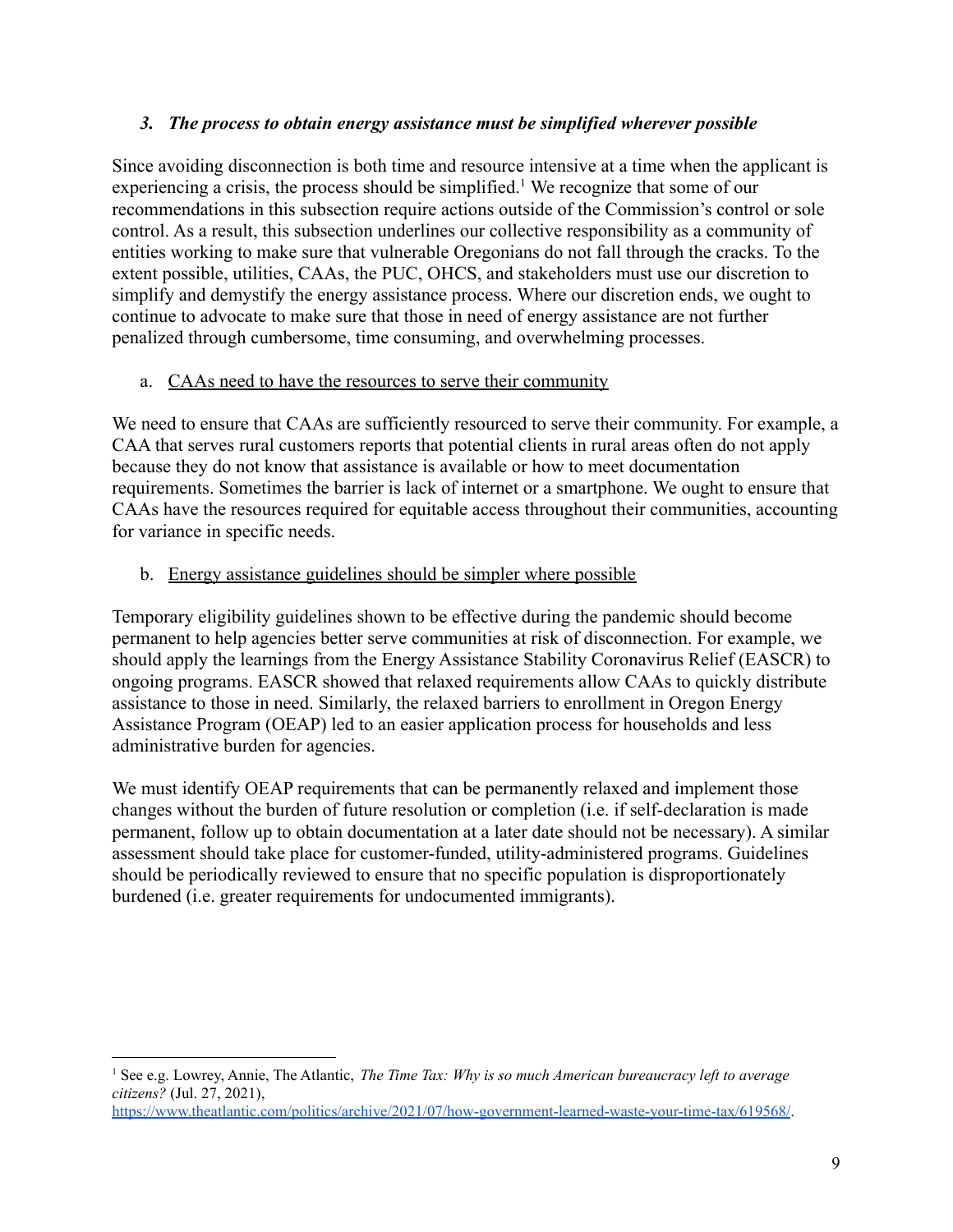#### c. Strong referral and notice systems can help reduce the gaps in the system

Utilities and CAAs should continue working on robust referral systems where it makes sense. For example, we appreciate Portland General Electric's current approach that we understand provides assistance towards immediate reconnection from arrears management program funds, along with a time payment arrangement and referral to energy assistance (in at least parts of its service territory) so that the customer can manage the rest of the balance and avoid disconnection. The CAAs also expressed appreciation for PGE's continued outreach to households that have not been reconnected. PGE's strong referral and notification process should serve as a model for other utilities to adopt referral processes.

#### d. Arrears management programs are important to reduce the risk of disconnection

Utilities and CAAs should establish programs targeting households consistently at risk for disconnection and who energy assistance cannot serve as well. Most energy assistance programs are first-come, first-served, due in part to the limited funding available in relation to the need. With that in mind, we point throughout this document to examples of programs that seek to protect households consistently in need of energy assistance. One example is Avista's ongoing arrears management program. We expand on the topic of arrears management in subsection III.A.

## **C. Disconnection practices must account for customers' vulnerability**

One-size-fits-all disconnection practices are inequitable. Different customers are differently situated with regards to risk of, and impacts from, disconnection. As a result, disconnection practices ought to consider the heightened vulnerability of certain customer groups.

We encourage the Commission to update its rules on disconnection, and the utilities to upgrade any practices that build on those rules, so that both rules and practices more equitably account for customer circumstances. For example, the Commission should consider setting higher disconnection arrearage minimums for customers who rely on utility services as the primary source of heating or cooling during periods of seasonal protection.<sup>2</sup> Similarly, households with elderly residents or young children should be treated differently in the disconnection process, as should households with other conditions of vulnerability to disconnection.<sup>3</sup>

Whether through greater timelines, arrearage minimums for disconnection, notice and contact requirements, etc., equitable disconnection rules would recognize that a subset of customers will

<sup>2</sup> NAACP, *Lights Out in the Cold: Reforming Utility Shut-Of Policies as if Human Rights Matter* v (Mar. 2017), [https://naacp.org/resources/lights-out-cold.](https://naacp.org/resources/lights-out-cold)

<sup>&</sup>lt;sup>3</sup> We encourage the Commission to consider the categories that have been brought up for discussion in the context of wildfire conversations, specifically the "Functional and Access Needs/At-Risk Populations" concept that includes youth and the elderly, economically disadvantaged groups, groups with limited English proficiency, low literacy skills, and hearing/visual difficulties, people with medical conditions or who experience disability, and isolated groups. Illinois Department of Public Health, *Functional and Access Needs/At-Risk Populations* 1 (Jul. 2019), [http://dph.illinois.gov/sites/default/files/publications/080519-fan-resource-document-final-combined.pdf#:~:text=A](http://dph.illinois.gov/sites/default/files/publications/080519-fan-resource-document-final-combined.pdf#:~:text=A%20functional%20and%20access%20needs%20%28FAN%29%2Fat-risk%20population%20is,physical%20and%2For%20cognitive%20disabilities%2C%20age%2C%20or%20language%20skills) [%20functional%20and%20access%20needs%20%28FAN%29%2Fat-risk%20population%20is,physical%20and%2](http://dph.illinois.gov/sites/default/files/publications/080519-fan-resource-document-final-combined.pdf#:~:text=A%20functional%20and%20access%20needs%20%28FAN%29%2Fat-risk%20population%20is,physical%20and%2For%20cognitive%20disabilities%2C%20age%2C%20or%20language%20skills) [For%20cognitive%20disabilities%2C%20age%2C%20or%20language%20skills.](http://dph.illinois.gov/sites/default/files/publications/080519-fan-resource-document-final-combined.pdf#:~:text=A%20functional%20and%20access%20needs%20%28FAN%29%2Fat-risk%20population%20is,physical%20and%2For%20cognitive%20disabilities%2C%20age%2C%20or%20language%20skills)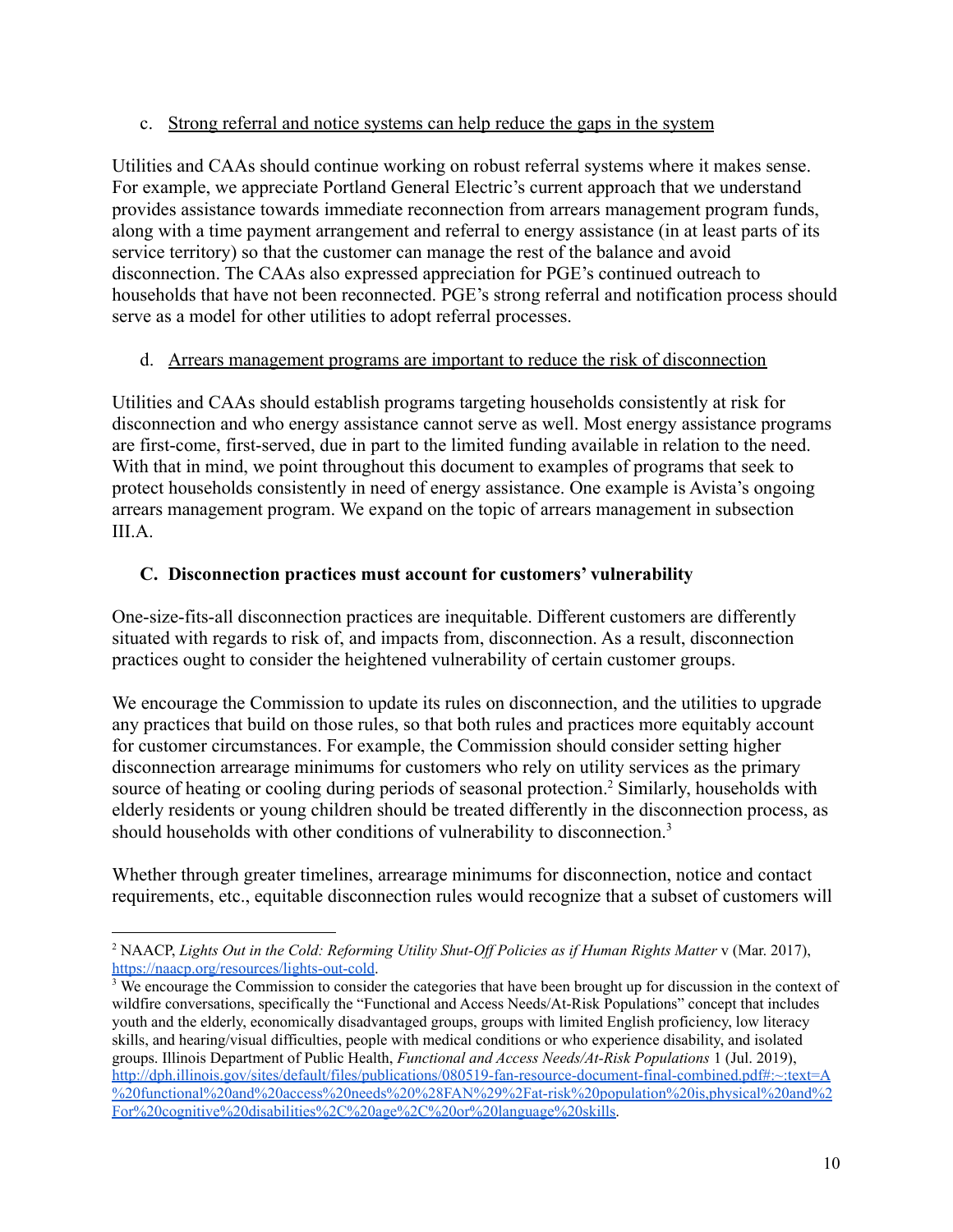be impacted more severely and therefore a different process is necessary. This Commission and the utilities should adopt more equitable disconnection rules and practices.

#### **D. The Commission should maintain many of the customer protections that it adopted as a result of COVID-19**

Current disconnection-related rules and practices penalize poor and vulnerable community members due to their experience of poverty and vulnerability. Indeed, low-income households are disproportionately impacted by practices like late-payment, disconnection and reconnection fees, deposit requirements associated with late or no-payment, arrears, or credit related issues, and reporting to credit agencies.<sup>4</sup> The COVID-19 stipulation addressed many, if not all of these fees, deposit requirements, and reporting practices. We suggest that these be permanently eliminated for all customers, and at the very least for customers on medical certificates, households with children or elderly inhabitants, as well as for low-income<sup>5</sup> and energy burdened customers, and for other vulnerable customers.<sup>6</sup>

We similarly encourage the Commission to maintain the extended notice requirements in the COVID-19 stipulation, as well as the limited disconnection windows to facilitate same-day reconnection, and the limitation on the use of third-parties for collections. Importantly, the Commission should also maintain the option for initial self-certification for customers with medical certificates. As with our recommendations above, these policies should be in place for all customers but at the very least for vulnerable customers.

## **III. BEST PRACTICES FOR ARREARS MANAGEMENT AND FOR THE REDUCTION OF ENERGY BURDEN AND ENERGY POVERTY**

Energy burden and energy insecurity place considerable stress on already stretched households in addition to placing those households at risk of losing essential utility service. As a result, we encourage stakeholders, utilities, and Staff to prioritize reducing energy burden in this and other proceedings in order to leverage all tools to reduce the risk that people fall through the cracks and experience disconnection.

Importantly, we caution the Commission, Commission Staff, utilities, and stakeholder to recognize the limitations of energy burden as the sole measure that drives our efforts. People live multi-faceted lives and use all the tools they can, which includes sometimes choosing not to use energy due to fear of high bills. As a result, people living in poverty often forgo using the energy they need to keep their living environment comfortable and healthy. That decision may cause a family to look less energy burdened, yet overlooks the reality of energy poverty. Hence, we must recognize that energy burden is a metric of limited use and strive to understand how we can more comprehensively measure and account for energy poverty.

<sup>4</sup> *Brief: Implementing a Roadmap to Utility Service as a Human Right* 2 (Apr. 2021), [https://www.nclc.org/images/pdf/special\\_projects/covid-19/IB\\_Utility\\_Bill\\_of\\_Rights.pdf](https://www.nclc.org/images/pdf/special_projects/covid-19/IB_Utility_Bill_of_Rights.pdf).

 $5$  Low-income customers include customers that are low-income though ineligible for energy assistance. We suggest 200% of the federal poverty guideline.

<sup>6</sup> See Footnote 3.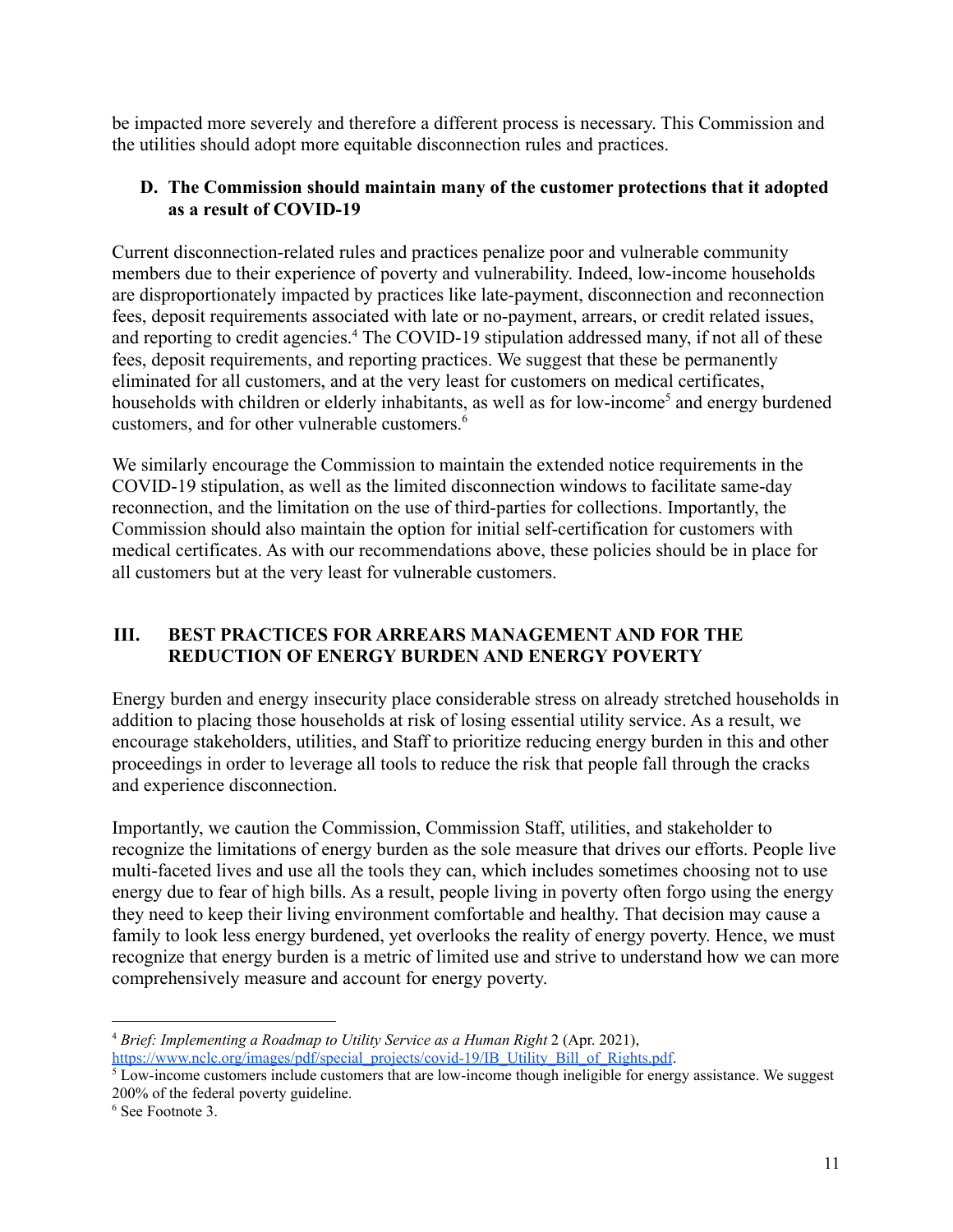We need consistent and permanent programs to address energy burden and energy poverty. Despite current and temporarily increased levels of energy assistance, there is not enough energy assistance to meet the need. Besides, energy assistance is not meant to alleviate a family's energy burden or energy poverty, and it does not do that. Indeed, a lump-sum, one-time payment, does not get a family to a place where less than 6% of their budget goes to energy on a consistent basis. We need ongoing, less crisis-focused solutions to compliment energy assistance, which is meant to help our community navigate moments of crisis.

Current models exist both in energy and in other areas. For example, under Section 8, a family in poverty pays rent based on income (a structural and ongoing approach), and rent assistance is still generally available for crisis situations. In the energy space, examples of permanent and structural approaches include ongoing arrears management programs that target those consistently at risk of disconnection, as well as low-income rates. Energy assistance would still be in place for situations of crisis that can put low-income families at risk of disconnection (illness, quarantine requirements, temporary work closures, unexpected expenses like a medical or dental bill, a broken appliance or the cost of new tires or a car repair). This is important because for a significant portion of households in the US a financial crisis is usually one unexpected problem or expense away. 7

#### **A. We need ongoing arrears management programs that serve customers consistently at risk of disconnection**

We appreciate Avista's efforts to implement an ongoing arrears management program and encourage the other energy, investor-owned utilities in Oregon to follow suit. These programs have been shown elsewhere to be successful and to benefit the utility and participating customers.<sup>8</sup>

In addition to Avista's program, we point to Rhode Island's example, highlighted in the NAACP's *Lights Out in the Cold*, as a model for this Commission and the utilities to consider in developing ongoing arrears management programs. As we understand it, that state has an arrearage forgiveness program for customers eligible for low-income energy assistance who have experienced disconnection for non-payment or who are scheduled for disconnection. Under the program, "participating customers have one-twelfth of their arrearage forgiven for every month of successful payment, for up to \$1,500 of forgiveness in a year."<sup>9</sup> The coalition of utility access advocates that developed "Implementing a Roadmap to Utility Service as a Human Right" also advocate for arrearage for arrearage forgiveness programs, specifically highlighting the need for

<sup>7</sup> Board of Governors of the Federal Reserve System, *Report on the Economic Well-Being of US Households in 2018* (May 2019),

[https://www.federalreserve.gov/publications/2019-economic-well-being-of-us-households-in-2018-dealing-with-une](https://www.federalreserve.gov/publications/2019-economic-well-being-of-us-households-in-2018-dealing-with-unexpected-expenses.htm) [xpected-expenses.htm](https://www.federalreserve.gov/publications/2019-economic-well-being-of-us-households-in-2018-dealing-with-unexpected-expenses.htm) ("Altogether, 3 in 10 adults are either unable to pay their bills or are one modest financial setback away from hardship, slightly less than in 2017 (33 percent). Those with less education in particular are less able to handle these expenses. . . . Racial and ethnic minorities of each education level are even less able to handle a financial setback.").

<sup>8</sup> National Consumer Law Center, *New DC Study Shows How Arrearage Management Programs Are a Win-Win for Companies and Customer Alike*,

[https://www.nclc.org/issues/energy-utilities-a-communications/nclc-energy-utilities-telecom-blog/new-d-c-study-sho](https://www.nclc.org/issues/energy-utilities-a-communications/nclc-energy-utilities-telecom-blog/new-d-c-study-shows-how-arrearage-management-programs-are-a-win-win-for-companies-and-customers-alike.html) [ws-how-arrearage-management-programs-are-a-win-win-for-companies-and-customers-alike.html.](https://www.nclc.org/issues/energy-utilities-a-communications/nclc-energy-utilities-telecom-blog/new-d-c-study-shows-how-arrearage-management-programs-are-a-win-win-for-companies-and-customers-alike.html)

<sup>9</sup> *Lights Out in the Cold* at 19.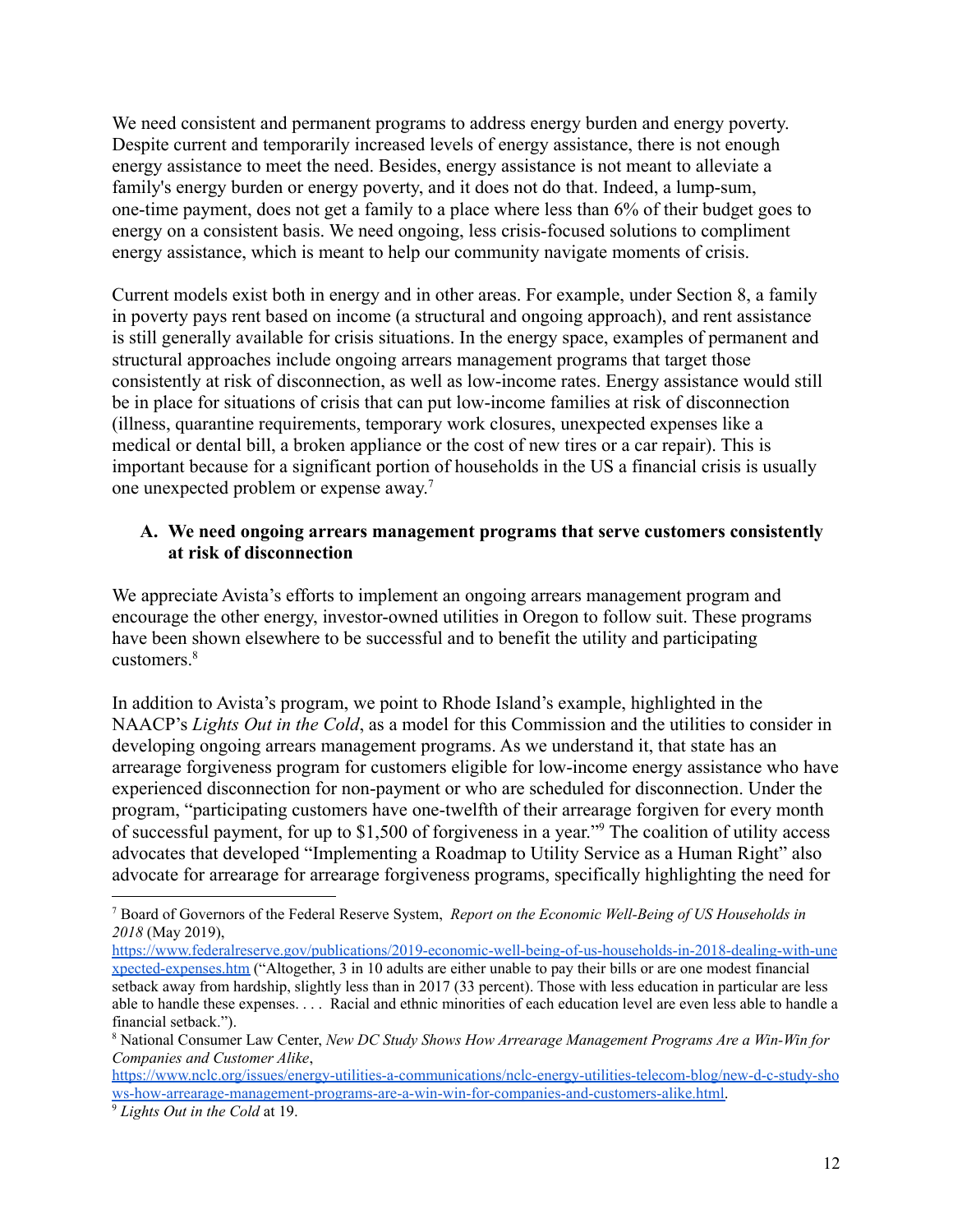programs for economically disadvantaged customers that forgive arrears after 12 months of current bill payments and that allows for occasional late or missed payments.<sup>10</sup>

## **B. We should leverage existing programs and prioritize communities at risk for disconnection.**

We encourage the Commission, utilities, Staff, and stakeholders to recognize the role that existing programs could play in mitigating energy burden. We also encourage recognition that the expectation that those in our community with the lowest incomes pay for participation in those programs serves effectively as a barrier to their participation. As several of us raised in the context of the EO 20-04 Implementation Plan, this Commission must center throughout its work the end goal of equitable participation by impacted communities in all relevant programs, and especially in programs that improve their energy situation (affordability, security, health, wealth building).

Existing programs could mitigate a household's energy burden and energy poverty. For example, a no-cost subscription to community solar could nearly eliminate the electric utility bill for an energy-burdened household. Similarly, energy burden, energy poverty, and other household characteristics should be used to identify and implement energy efficiency and distributed generation programs, again, without expectations that customers already struggling to pay their bills have to contribute to the cost of those upgrades. Importantly, people with arrears should not be precluded from participating in and enjoying the benefits of programs that can reduce energy burden and energy poverty

We also encourage the Commission to look at the work of Ariel Drehbol at the American Council for an Energy-Efficient Economy. Ms. Drehbol has looked at utility best practices and highlighted approaches by three programs/utilities: Efficiency Vermont, DTE's Payment Troubled Pilot Program (Michigan), and ComED's Distressed Communities approach (Northern Illinois). We encourage the Commission, utilities, and the Energy Trust of Oregon to continue to improve Oregon's approach to delivering energy efficiency by taking on lessons and best practices from those and other successful programs that are reducing the risk of disconnection through energy efficiency.

Importantly, we encourage this Commission to recognize that imposing cost-effectiveness tests on low-income energy efficiency measures limits the ability of those programs to be equitable.

# **C. We should collaboratively develop the additional tools that HB 2475 enables**

We need to leverage tools that help people at risk of disconnection have manageable bills in the first place, while recognizing the interconnectedness of the different programs, rules, and practices that impact our communities' relationship to energy. For example, It is important to start working on HB 2475 implementation, and on approaches that, like rate discounts or Percentage of Income Payment Plans, could reduce energy burden for customers that sign up. However, permanent HB 2475 solutions should be co-created with stakeholders that are closer to the experience of people experiencing energy burden, like the environmental justice and

<sup>10</sup> *Roadmap to Utility Service* at 2.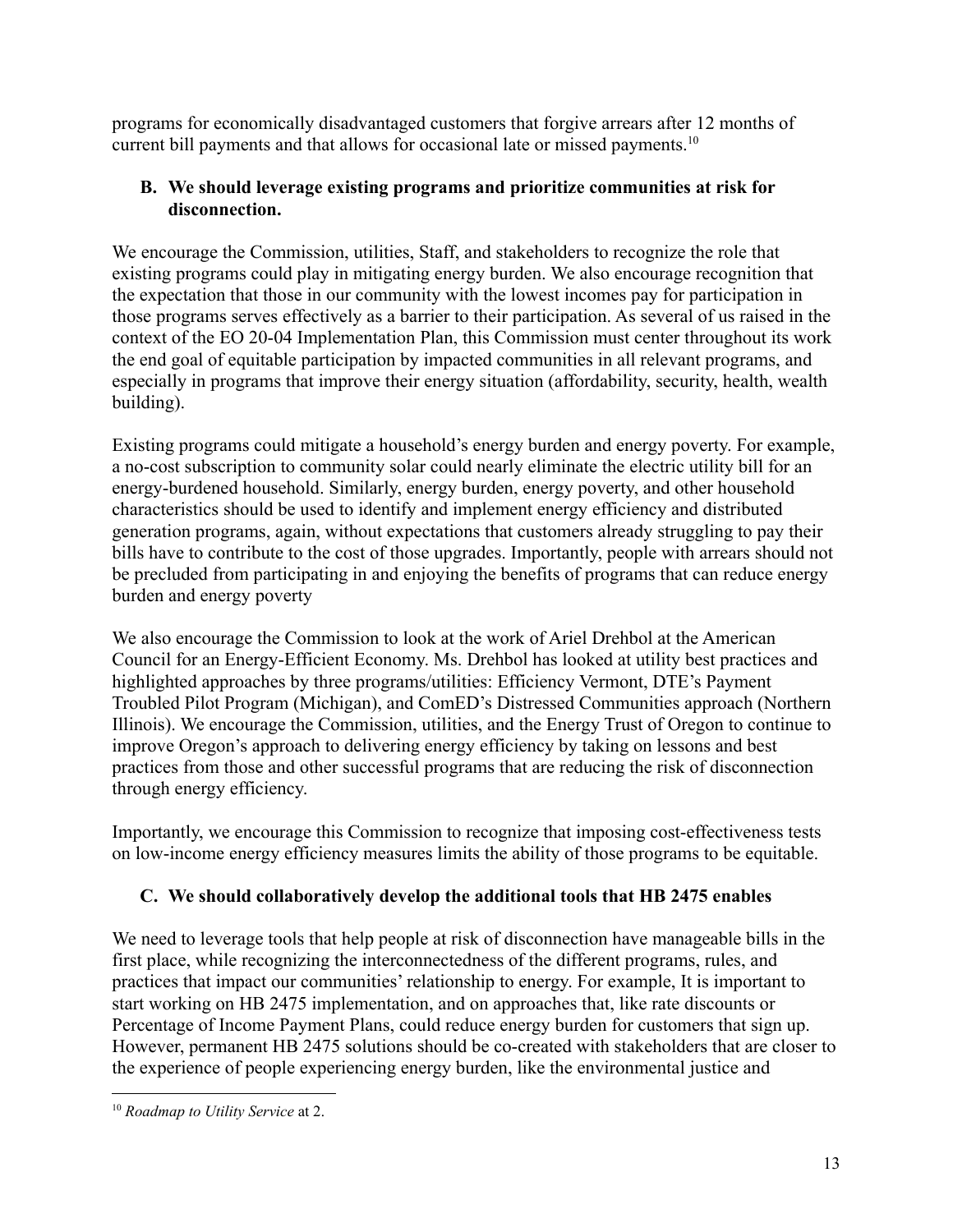low-income advocate organizations engaged in this workshop series and those that worked hard on HB 2475.

Importantly, the tools that emerge from the HB 2475 process do not negate the need for more equitable disconnection practices, increasingly accessible energy assistance, ongoing arrears management programs, and other solutions highlighted in this document. While we have a lot of hope on the promise of HB 2475 implementation, experience from other states indicate that not everyone who needs to be part of a program will access it and that other tools to mitigate the risk for disconnection, like those outlined in these comments, will remain important.

## **IV. ALTERNATIVES TO DISCONNECTION FOR NON-PAYMENT**

The last 18 months of a global pandemic have underlined how crucial and essential energy utility services are for human wellbeing: from access to health and life sustaining heating, cooling, and air cleaning technology, to enabling access to services, cooking, and food security through the safe storage of perishable food. Indeed, last winter we heard too many stories of families that lacked access to energy utility service and died while trying to heat their homes.<sup>11</sup> That as well as the three heat waves that we experienced in the summer are reminders that losing access to energy utility service is not just an inconvenience; it can jeopardize a family's life.

As climate change is expected to increase the frequency and severity of severe weather events, we must recognize that uninterrupted access to utility service is a human right. As a result, this conversation on alternatives to disconnection for non-payment is timely and important. Yes, we must focus on solutions to reduce energy burden and energy poverty, but we must also recognize that gaps in the system will exist so we ought to make sure that those most vulnerable do not fall through those gaps.

Additionally, we need to ground these conversations on an understanding of the costs of disconnections, not only to the utility but to customers and to society. As a result, we consider it important to conduct a study on the financial and human costs of utility disconnections, as we requested earlier in the UM 2114 process.

## **A. Vulnerable communities should be protected from disconnection in recognition of the disproportionate impacts of disconnection on those communities**

A process that is grounded in equity has to start from the recognition that some communities are both more vulnerable to disconnection and to the impacts of disconnection. As a result, and as we highlight above, a one-size-fits-all cannot be equitable.

For example, customers who rely on utility service as the primary source of heating or cooling should be protected from disconnection during the season when they need heating or cooling the most.<sup>12</sup> Additionally, socially vulnerable groups should be protected from disconnection at least

<sup>&</sup>lt;sup>11</sup> In the cases we are aware of, the lack of access was due to poverty (homelessness) or outages.

<sup>12</sup> *Lights Out in the Cold* at 28.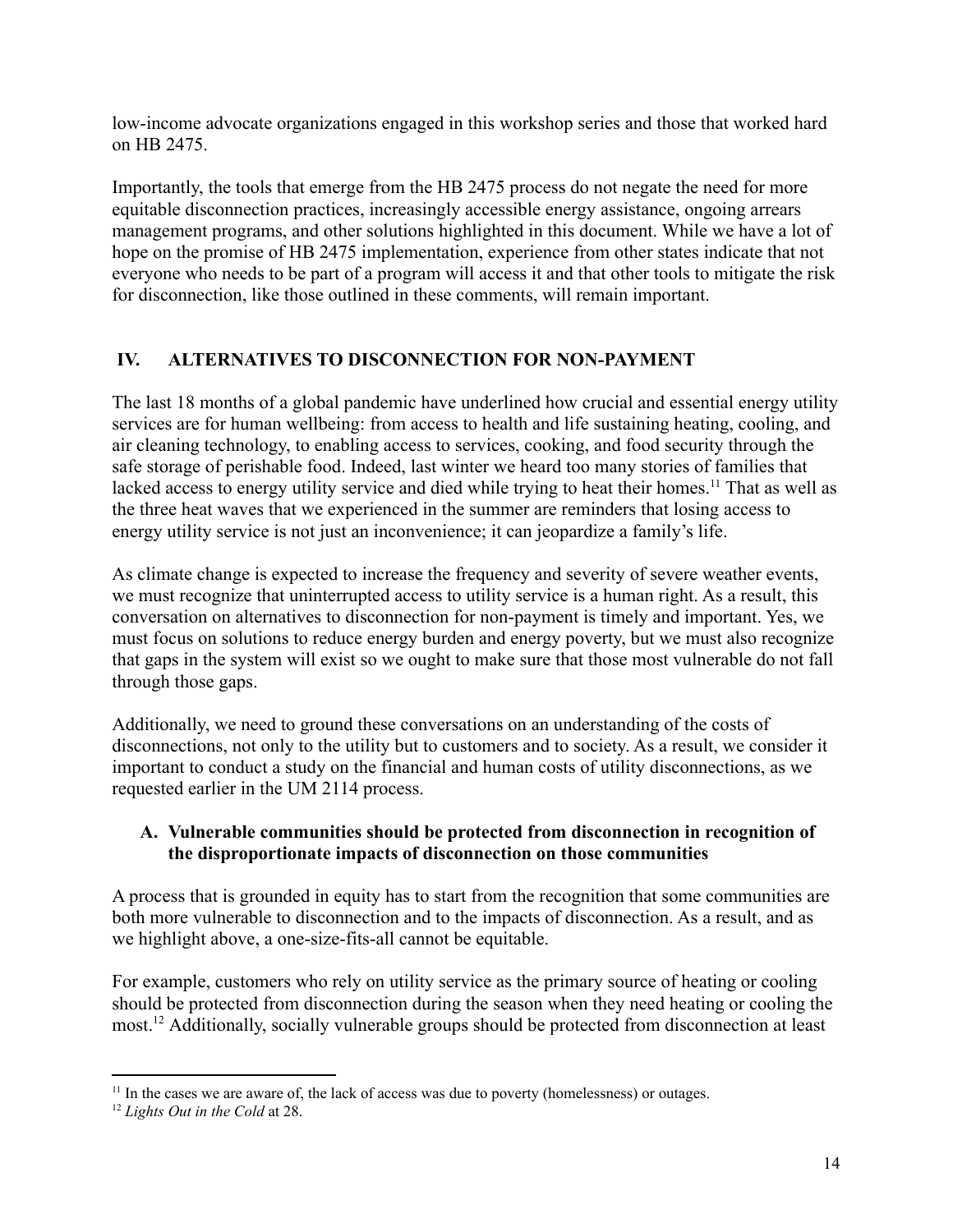seasonally.<sup>13</sup> As stated above, those groups should include people with medical certificates, households with young and elderly people, low-income and energy burdened households, and other vulnerable groups.<sup>14</sup> The utility should also implement surveys, in partnership with community-based organizations, to screen for socially vulnerable individuals,<sup>15</sup> and the process to establish one's eligibility should be simple.<sup>16</sup>

### **B. Other stakeholder ideas should be explored**

In this workshop process, we heard the idea of ensuring that everyone has a base level of access to energy utility service regardless of ability to pay. As we understand it, this approach would make sure that people who are "disconnected" would still have a base level of service per period. We would like to better understand this approach as part of this workshop series.

# **V. ADDITIONAL REQUESTS**

As these comments highlight, energy utility services play a crucial and oftentimes vital role in a household's wellbeing. With that in mind, we raise the following additional issues that we consider key for this process.

## **A. The severe weather moratorium must evolve into a health-based approach**

The last two years have underscored the essential, and oftentimes vital nature of utility service. The moratorium on energy utility disconnections protected our community's life and health during the first sixteen months of the pandemic, $17$  but its impacts went far beyond protecting our community from COVID-19. Though not its intended goal, the moratorium also protected our community during many days of air quality levels that were hazardous to human health. The moratorium also helped keep our vulnerable communities warm during an ice storm, and helped those with the necessary equipment cool in place during at least two heat events, including a heat dome that broke records and resulted in the biggest mass casualty event in Oregon's recent history. We remain convinced that the Commission's moratorium saved lives.

<sup>13</sup> See e.g. *Lights Out in the Cold* at 19-20 ("Massachusetts offers expansive protection for individuals who are seriously ill, elderly, and have disabilities, but the state also requires that utilities take steps to protect young children. No disconnections are allowed for households with children under twelve-months, or for households where the only residents are aged sixty-five or older and minor children.").

<sup>&</sup>lt;sup>14</sup> See Footnote 3.

<sup>15</sup> *Lights Out in the Cold* at 29.

 $16$  For example, participation in safety-net programs could be considered, just like categorical eligibility in the context of energy assistance.

<sup>17</sup> Kay Jowers et al., *Housing Precarity & the COVID-19 Pandemic: Impacts of Utility Disconnection and Eviction Moratoria on Infections and Deaths Across US Counties* 1(Jan. 2021),

[https://www.nber.org/system/files/working\\_papers/w28394/w28394.pdf](https://www.nber.org/system/files/working_papers/w28394/w28394.pdf) ("We find that policies that limit evictions are found to reduce COVID-19 infections by 3.8% and reduce deaths by 11%. Moratoria on utility disconnections reduce COVID-19 infections by 4.4% and mortality rates by 7.4%. Had such policies been in place across all counties (i.e., adopted as federal policy) from early March 2020 through the end of November 2020, our estimated counterfactuals show that policies that limit evictions could have reduced COVID-19 infections by 14.2% and deaths by 40.7%. For moratoria on utility disconnections, COVID-19 infections rates could have been reduced by 8.7% and deaths by 14.8%.").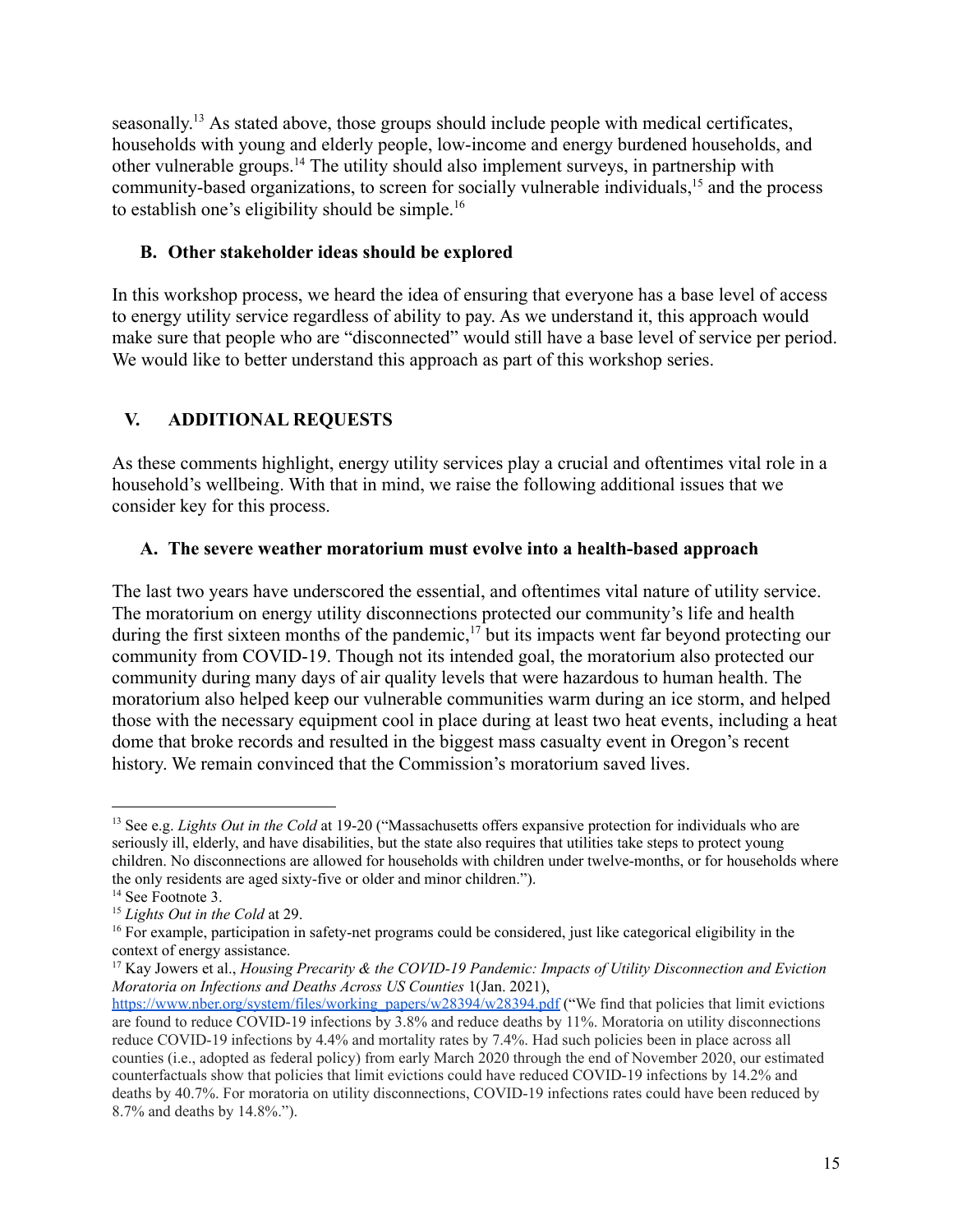Climate science indicates that extreme weather events will grow in frequency and severity, as is likely to be the case with wildfires and wildfire smoke events. As a result, it is crucial for this Commission to reframe the severe weather moratorium approach to a detrimental health impacts moratorium approach that focuses on the burdens associated with disconnections rather than on conditions.

In the last months, we have identified important and necessary improvements to the existing severe weather moratorium rules, like air quality and wildfire impacts. Additionally, we as Advocates have come to understand that halting disconnections starting on the day that an excessive weather event is forecasted may be too late, and that a moratorium should begin the moment a severe weather event is in the forecast. Similarly, we learned that we must prioritize reconnecting those who have been disconnected prior to a severe weather event, at least temporarily and regardless of payment. Additionally, we should recognize that utilities will likely be the only organizations with up to date information on who is disconnected and should either do outreach to those people or share that information with local fire and emergency management.

The health-based approach that we recommend builds on the work of stakeholders to adopt the severe weather framework, and it does so in recognition of our growing understanding of the increasingly essential nature of utility service both to functioning in society and to life and safety. What worked just a few years ago is unlikely to continue to be adequate, and the consequences of inadequacy would be too high.

## **B. We need continued visibility into data around disconnections as well as action when that data highlights inequitable impacts**

Disconnections are a crisis. We need up-to-date and ongoing data to track that crisis, like data on utility disconnection rates, payment plan/deferred payment arrangement activity, and other relevant billing and collection data.<sup>18</sup> That data should be tracked by zip code and shown by census tract. Those data reporting requirements should live beyond the COVID-19 stipulations.

Special attention must be paid to situations where disconnections or collection practices impact specific populations. As a result, the Commission should commit to investigating when data points to disconnections disproportionately impacting vulnerable communities, and the Commission and the Utility should remedy such disproportionate and inequitable impacts when they arise.<sup>19</sup>

## **C. We must explore how to address the inequitable vulnerability to, and impacts from, disconnections for undocummented Oregonians**

We continue to urge a conversation that brings together utilities, community-based organizations, and other stakeholders to discuss what approaches may be possible to recognize the inequitable risk of disconnection that undocumented Oregonians experience, as well as the inequitable impact that disconnection can have on that community. This is crucial to assessing the situation and formulating solutions. For example, one idea we have heard is for a community-based

<sup>18</sup> *Roadmap to Utility Service* at 2.

<sup>19</sup> *Id*.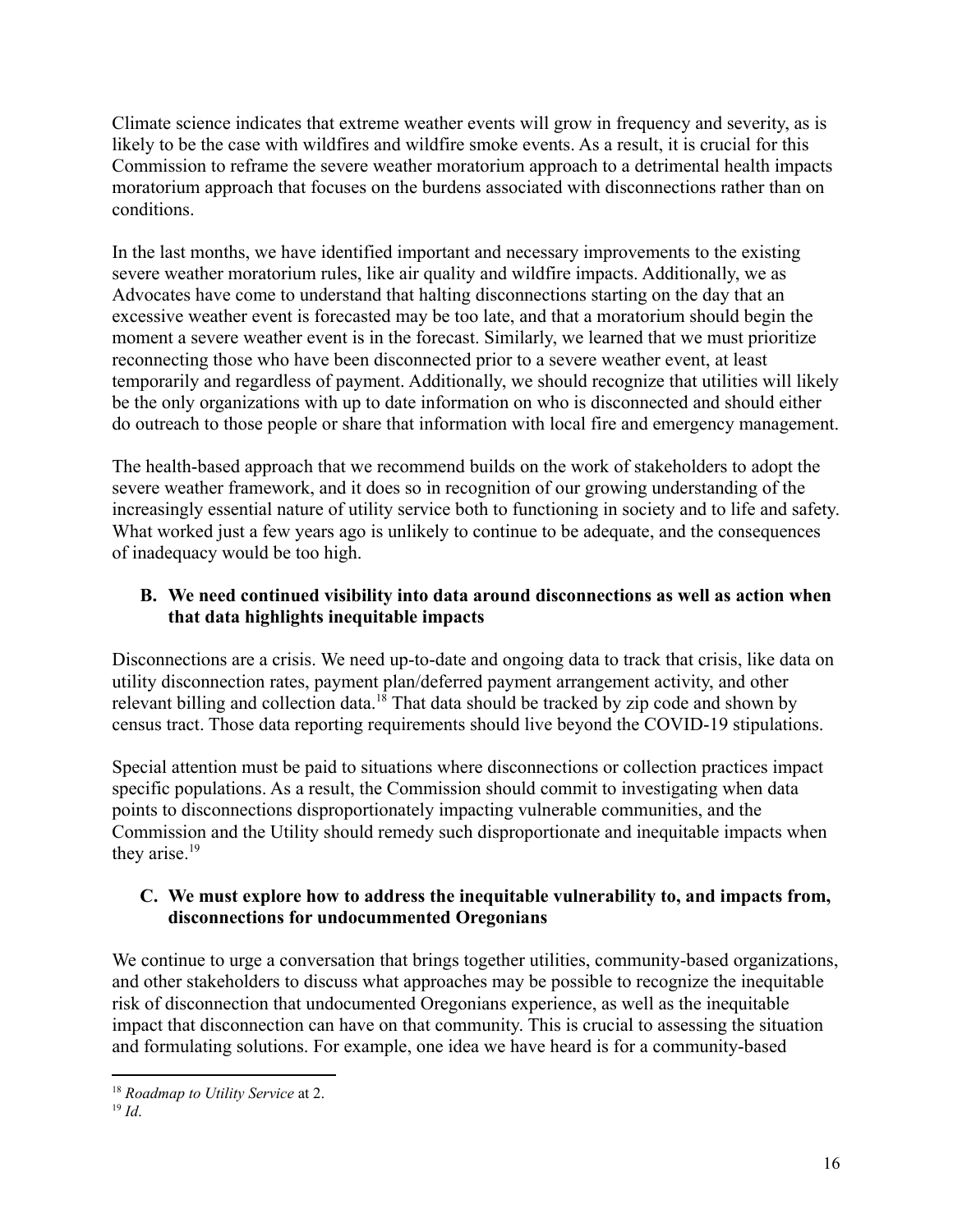organization to be in charge of collecting data on customers that should be protected from disconnection, including undocumented customers. Whether this is a feasible approach requires a conversation with the stakeholders listed above. Staff has been so far reluctant to explore this specific topic in detail, and we hope to see that reluctance shift to openness to explore solutions for one of Oregon's most vulnerable communities.

### **D. The Commission must convene a standing advisory committee on low-income customers, energy burden, and related social inequities**

This workshop series and the space it has created is crucial and important, and we fully support it as a space for crucial changes. The series has at times been described as the "Paragraph 28" process.

Paragraph 28 of the COVID-19 stipulation calls for an advisory committee on low-income customers' energy burden and related social inequities. This important and crucial workshop series is not a replacement for the advisory committee. We eagerly await the formation of the standing advisory committee consistent with Paragraph 28 of the COVID-19 stipulation.

# **VI. QUESTIONS/REQUESTS FOR INFORMATION**

The 7/22 workshop spurred the following Advocate questions that we believe would help us as we approach this process:

- How do utilities, Staff, and the Commission see HB 2475 interacting with this process?
- How does AMI technology influence ability/cost related to connecting/disconnection?
- What are utilities' current disconnection practices (post-moratorium and more generally)? Where does each utility go beyond rule requirements?
	- We request that these be provided in writing as we have heard descriptions from utilities a few times at meetings, and it would be very helpful for the Advocates to have them in writing to be better able to track and compare the six potentially different sets of practices.
- How do utilities' disconnection processes interact with PUC Consumer Services?
	- We would like to better understand what the PUC Consumer Services staff do and how it interacts with utilities' processes generally.
- What portion of AMP funds went to the population with the highest burden?

# **VII. CONCLUSION**

Energy utility access is crucial and increasingly vital. For more equitable energy utility access, we must recognize that the rules and practices that have long governed disconnections and arrears disproportionately impact already vulnerable communities. A one-size-fits-all approach cannot be equitable. It is time for our disconnection and arrears management rules practices to center equity and to recognize that energy utility access is vital and should be treated as such. We